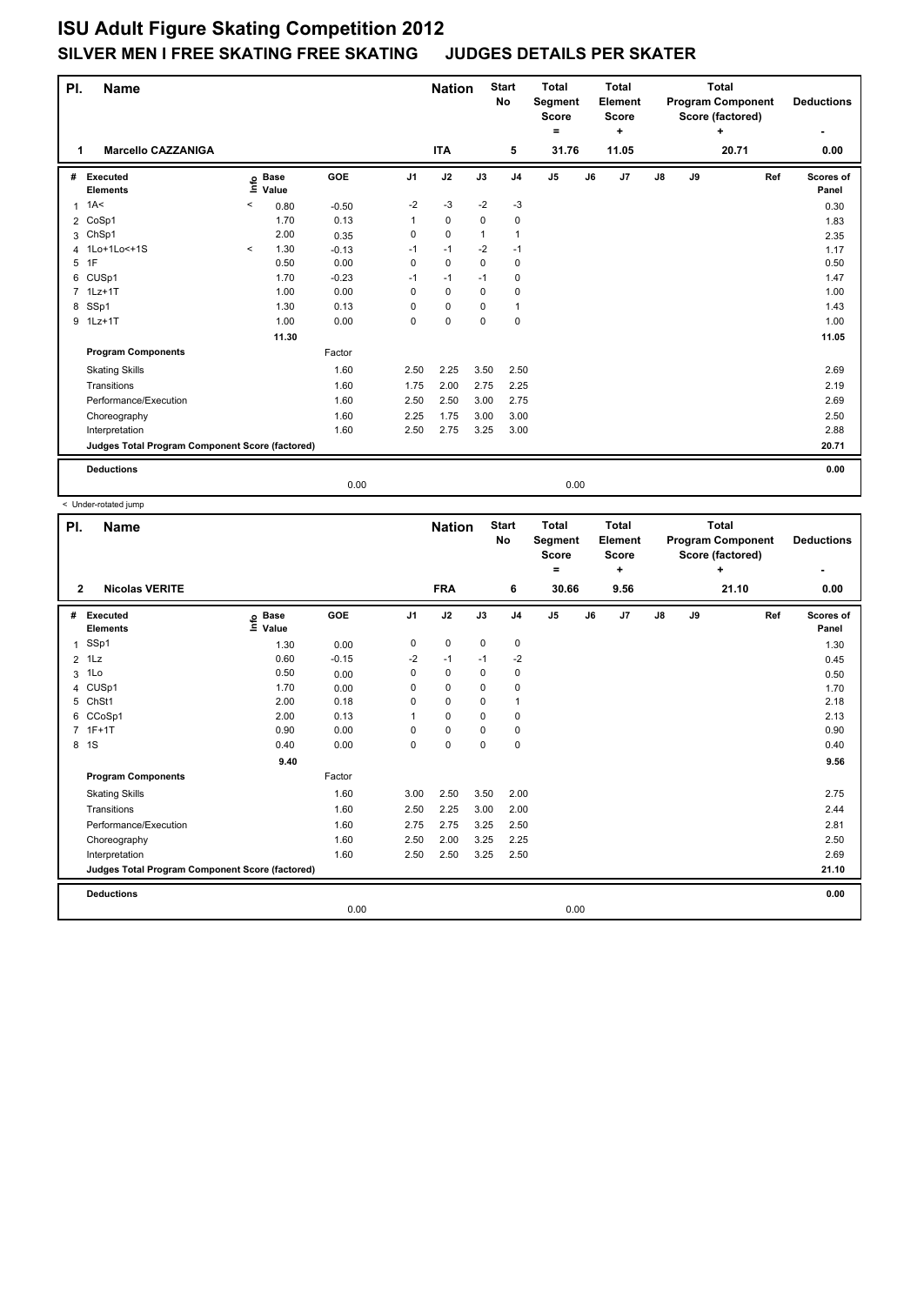| PI.            | <b>Name</b>                                     |                   |       |                   |              | <b>Nation</b>            |             | <b>Start</b><br>No | <b>Total</b><br><b>Segment</b><br><b>Score</b><br>$=$ |    | <b>Total</b><br><b>Element</b><br><b>Score</b><br>+ |    | <b>Total</b><br><b>Program Component</b><br>Score (factored)<br>+ |                          |     | <b>Deductions</b>  |
|----------------|-------------------------------------------------|-------------------|-------|-------------------|--------------|--------------------------|-------------|--------------------|-------------------------------------------------------|----|-----------------------------------------------------|----|-------------------------------------------------------------------|--------------------------|-----|--------------------|
| 3              | <b>Alessandro CHIERICHETTI</b>                  |                   |       |                   |              | <b>ITA</b>               |             | 3                  | 29.22                                                 |    | 8.10                                                |    |                                                                   | 22.12                    |     | 1.00               |
|                | # Executed<br><b>Elements</b>                   | e Base<br>E Value | Value | GOE               | J1           | J2                       | J3          | J <sub>4</sub>     | J5                                                    | J6 | J7                                                  | J8 | J9                                                                |                          | Ref | Scores of<br>Panel |
|                | $1 \t1A$                                        |                   | 1.10  | 0.00              | 0            | $\pmb{0}$                | 0           | $\pmb{0}$          |                                                       |    |                                                     |    |                                                                   |                          |     | 1.10               |
| $\overline{2}$ | $1F+1Lo$                                        |                   | 1.00  | 0.00              | 0            | $\mathbf 0$              | $\mathbf 0$ | $\pmb{0}$          |                                                       |    |                                                     |    |                                                                   |                          |     | 1.00               |
| 3              | SSp1                                            |                   | 1.30  | $-0.45$           | $-2$         | $-1$                     | $-1$        | $-2$               |                                                       |    |                                                     |    |                                                                   |                          |     | 0.85               |
| 4              | ChSt1                                           |                   | 2.00  | 0.35              | 0            | $\mathbf{1}$             | 0           | $\mathbf{1}$       |                                                       |    |                                                     |    |                                                                   |                          |     | 2.35               |
|                | 5 1Lz                                           |                   | 0.60  | 0.05              | 0            | $\pmb{0}$                | 0           | $\mathbf{1}$       |                                                       |    |                                                     |    |                                                                   |                          |     | 0.65               |
| 6              | 1Lo                                             |                   | 0.50  | 0.05              | 0            | $\pmb{0}$                | 0           | $\mathbf{1}$       |                                                       |    |                                                     |    |                                                                   |                          |     | 0.55               |
|                | 7 CCoSp                                         |                   | 0.00  | 0.00              | Ē,           | ÷,                       |             | $\sim$             |                                                       |    |                                                     |    |                                                                   |                          |     | 0.00               |
|                | 8 1S                                            |                   | 0.40  | 0.00              | 0            | 0                        | 0           | $\pmb{0}$          |                                                       |    |                                                     |    |                                                                   |                          |     | 0.40               |
| 9              | USp1                                            |                   | 1.20  | 0.00              | $\mathbf 0$  | $\pmb{0}$                | 0           | $\mathbf 0$        |                                                       |    |                                                     |    |                                                                   |                          |     | 1.20               |
|                |                                                 |                   | 8.10  |                   |              |                          |             |                    |                                                       |    |                                                     |    |                                                                   |                          |     | 8.10               |
|                | <b>Program Components</b>                       |                   |       | Factor            |              |                          |             |                    |                                                       |    |                                                     |    |                                                                   |                          |     |                    |
|                | <b>Skating Skills</b>                           |                   |       | 1.60              | 2.75         | 2.50                     | 3.00        | 3.50               |                                                       |    |                                                     |    |                                                                   |                          |     | 2.94               |
|                | Transitions                                     |                   |       | 1.60              | 2.25         | 2.25                     | 2.25        | 2.75               |                                                       |    |                                                     |    |                                                                   |                          |     | 2.38               |
|                | Performance/Execution                           |                   |       | 1.60              | 3.00         | 2.75                     | 2.50        | 3.00               |                                                       |    |                                                     |    |                                                                   |                          |     | 2.81               |
|                |                                                 |                   |       |                   |              |                          |             |                    |                                                       |    |                                                     |    |                                                                   |                          |     |                    |
|                | Choreography                                    |                   |       | 1.60              | 2.75         | 2.00                     | 2.75        | 3.75               |                                                       |    |                                                     |    |                                                                   |                          |     | 2.81               |
|                | Interpretation                                  |                   |       | 1.60              | 2.50         | 3.00                     | 2.75        | 3.25               |                                                       |    |                                                     |    |                                                                   |                          |     | 2.88               |
|                | Judges Total Program Component Score (factored) |                   |       |                   |              |                          |             |                    |                                                       |    |                                                     |    |                                                                   |                          |     | 22.12              |
|                | <b>Deductions</b>                               |                   |       | $-1.00$<br>Falls: |              |                          |             |                    |                                                       |    |                                                     |    |                                                                   |                          |     | $-1.00$            |
|                |                                                 |                   |       | 0.00              |              |                          |             |                    | 0.00                                                  |    |                                                     |    |                                                                   |                          |     |                    |
|                |                                                 |                   |       |                   |              |                          |             |                    |                                                       |    |                                                     |    |                                                                   |                          |     |                    |
|                |                                                 |                   |       |                   |              |                          |             |                    |                                                       |    |                                                     |    |                                                                   |                          |     |                    |
| PI.            | <b>Name</b>                                     |                   |       |                   |              | <b>Nation</b>            |             | <b>Start</b>       | <b>Total</b>                                          |    | <b>Total</b>                                        |    |                                                                   | <b>Total</b>             |     |                    |
|                |                                                 |                   |       |                   |              |                          |             | No                 | Segment                                               |    | Element                                             |    |                                                                   | <b>Program Component</b> |     | <b>Deductions</b>  |
|                |                                                 |                   |       |                   |              |                          |             |                    | <b>Score</b>                                          |    | <b>Score</b>                                        |    |                                                                   | Score (factored)         |     |                    |
|                |                                                 |                   |       |                   |              |                          |             |                    | $\equiv$                                              |    | ٠                                                   |    |                                                                   | ÷                        |     |                    |
| 4              | <b>Malachy O'BRIEN</b>                          |                   |       |                   |              | <b>GBR</b>               |             | 4                  | 28.21                                                 |    | 9.79                                                |    |                                                                   | 18.42                    |     | 0.00               |
|                | # Executed<br><b>Elements</b>                   |                   | Value | GOE               | J1           | J2                       | J3          | J <sub>4</sub>     | J5                                                    | J6 | J7                                                  | J8 | J9                                                                |                          | Ref | Scores of<br>Panel |
|                | 1Lz+1T+1Lo                                      | e Base<br>E Value |       |                   | $\pmb{0}$    | $\pmb{0}$                | $-1$        | $\mathbf 0$        |                                                       |    |                                                     |    |                                                                   |                          |     |                    |
| $\mathbf{1}$   |                                                 |                   | 1.50  | $-0.03$           | ÷,           | $\overline{\phantom{a}}$ | ٠           | $\sim$             |                                                       |    |                                                     |    |                                                                   |                          |     | 1.47               |
| 2A             |                                                 |                   | 0.00  | 0.00              |              |                          |             |                    |                                                       |    |                                                     |    |                                                                   |                          |     | 0.00               |
| 3              | CoSp1                                           |                   | 1.70  | 0.00              | 0            | $\pmb{0}$                | 0           | 0                  |                                                       |    |                                                     |    |                                                                   |                          |     | 1.70               |
| 4              | $1F+1Lo$                                        | е                 | 1.00  | $-0.15$           | $-1$         | $-2$                     | $-2$        | $-1$               |                                                       |    |                                                     |    |                                                                   |                          |     | 0.85               |
| 5              | SSp1                                            |                   | 1.30  | $-0.08$           | 0            | $\pmb{0}$                | $-1$        | $\mathbf 0$        |                                                       |    |                                                     |    |                                                                   |                          |     | 1.22               |
| 6              | ChSt1                                           |                   | 2.00  | $-0.25$           | $-1$         | $-1$                     | 0           | $\pmb{0}$          |                                                       |    |                                                     |    |                                                                   |                          |     | 1.75               |
|                | $7$ 1 Lz                                        |                   | 0.60  | 0.05              | 0            | $\pmb{0}$                | 0           | $\mathbf{1}$       |                                                       |    |                                                     |    |                                                                   |                          |     | 0.65               |
| 8              | 1F                                              | e                 | 0.50  | $-0.18$           | $-2$         | $-2$                     | $-2$        | $-1$               |                                                       |    |                                                     |    |                                                                   |                          |     | 0.32               |
|                | 9 CUSp1                                         |                   | 1.70  | 0.13              | $\mathbf{1}$ | $\pmb{0}$                | 0           | $\mathbf 0$        |                                                       |    |                                                     |    |                                                                   |                          |     | 1.83               |
|                |                                                 |                   | 10.30 |                   |              |                          |             |                    |                                                       |    |                                                     |    |                                                                   |                          |     | 9.79               |
|                | <b>Program Components</b>                       |                   |       | Factor            |              |                          |             |                    |                                                       |    |                                                     |    |                                                                   |                          |     |                    |
|                | <b>Skating Skills</b>                           |                   |       | 1.60              | 2.25         | 2.25                     | 3.25        | 2.75               |                                                       |    |                                                     |    |                                                                   |                          |     | 2.63               |
|                | Transitions                                     |                   |       | 1.60              | 1.50         | 2.00                     | 2.50        | 2.00               |                                                       |    |                                                     |    |                                                                   |                          |     | 2.00               |
|                | Performance/Execution                           |                   |       | 1.60              | 1.75         | 2.50                     | 2.75        | 1.75               |                                                       |    |                                                     |    |                                                                   |                          |     | 2.19               |
|                | Choreography                                    |                   |       | 1.60              | 2.00         | 1.75                     | 2.50        | 3.00               |                                                       |    |                                                     |    |                                                                   |                          |     | 2.31               |
|                | Interpretation                                  |                   |       | 1.60              | 1.75         | 2.75                     | 2.75        | 2.25               |                                                       |    |                                                     |    |                                                                   |                          |     | 2.38               |
|                | Judges Total Program Component Score (factored) |                   |       |                   |              |                          |             |                    |                                                       |    |                                                     |    |                                                                   |                          |     | 18.42              |
|                |                                                 |                   |       |                   |              |                          |             |                    |                                                       |    |                                                     |    |                                                                   |                          |     |                    |
|                | <b>Deductions</b>                               |                   |       | 0.00              |              |                          |             |                    | 0.00                                                  |    |                                                     |    |                                                                   |                          |     | 0.00               |

e Jump take off with wrong edge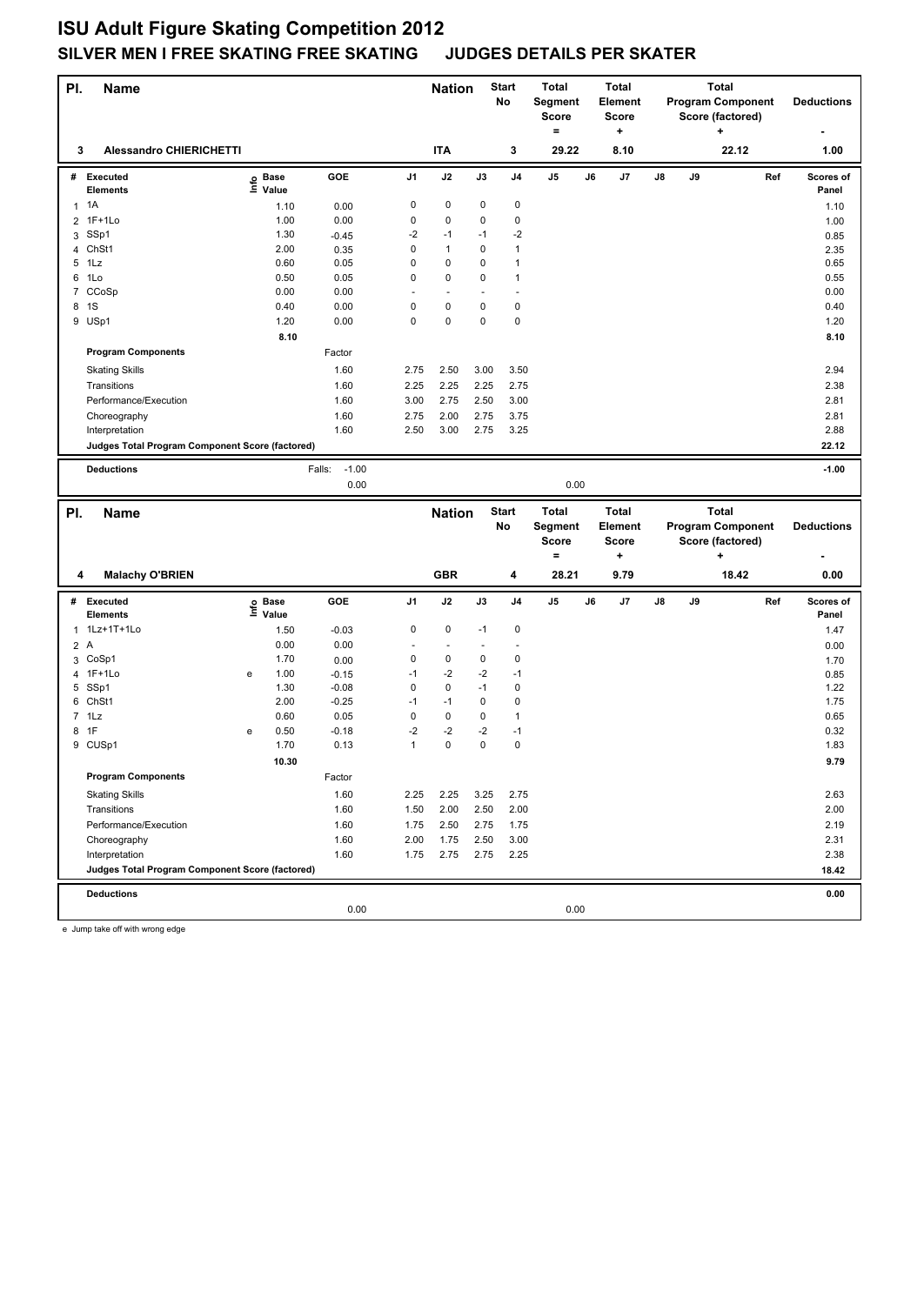| PI.<br><b>Name</b> |                                                 |    |                            |            |      | <b>Nation</b>            |                          | <b>Start</b><br><b>No</b> | <b>Total</b><br>Segment<br><b>Score</b> |    | <b>Total</b><br>Element<br><b>Score</b> |               |    | <b>Total</b><br><b>Program Component</b><br>Score (factored) |     | <b>Deductions</b>  |
|--------------------|-------------------------------------------------|----|----------------------------|------------|------|--------------------------|--------------------------|---------------------------|-----------------------------------------|----|-----------------------------------------|---------------|----|--------------------------------------------------------------|-----|--------------------|
|                    |                                                 |    |                            |            |      |                          |                          |                           | ۰                                       |    | ٠                                       |               |    | ÷                                                            |     | ۰                  |
| 5                  | <b>Rainer JOUAUX</b>                            |    |                            |            |      | <b>GER</b>               |                          | $\overline{7}$            | 26.76                                   |    | 9.24                                    |               |    | 17.52                                                        |     | 0.00               |
| #                  | <b>Executed</b><br><b>Elements</b>              |    | e Base<br>E Value<br>Value | <b>GOE</b> | J1   | J2                       | J3                       | J <sub>4</sub>            | J5                                      | J6 | J7                                      | $\mathsf{J}8$ | J9 |                                                              | Ref | Scores of<br>Panel |
| 1                  | USp1                                            |    | 1.20                       | $-0.15$    | $-1$ | 0                        | $\mathbf 0$              | $-1$                      |                                         |    |                                         |               |    |                                                              |     | 1.05               |
|                    | $2$ 1S+T                                        |    | 0.40                       | $-0.23$    | $-2$ | $-2$                     | $-2$                     | -3                        |                                         |    |                                         |               |    |                                                              |     | 0.17               |
|                    | 3 1F+1T+1Lo                                     |    | 1.40                       | 0.00       | 0    | 0                        | 0                        | 0                         |                                         |    |                                         |               |    |                                                              |     | 1.40               |
| $\overline{4}$     | 1A<<                                            | << | 0.00                       | 0.00       | ٠    | $\overline{\phantom{a}}$ | $\overline{\phantom{a}}$ | $\overline{\phantom{a}}$  |                                         |    |                                         |               |    |                                                              |     | 0.00               |
| 5                  | CCoSp1                                          |    | 2.00                       | $-0.45$    | $-2$ | $\mathbf 0$              | $-2$                     | $-2$                      |                                         |    |                                         |               |    |                                                              |     | 1.55               |
| 6                  | ChSt1                                           |    | 2.00                       | 0.00       | 0    | 0                        | 0                        | 0                         |                                         |    |                                         |               |    |                                                              |     | 2.00               |
|                    | 7 1F                                            |    | 0.50                       | 0.00       | 0    | 0                        | 0                        | 0                         |                                         |    |                                         |               |    |                                                              |     | 0.50               |
| 8                  | $1S+1L0$                                        |    | 0.90                       | $-0.03$    | $-1$ | 0                        | 0                        | 0                         |                                         |    |                                         |               |    |                                                              |     | 0.87               |
| 9                  | CoSp1                                           |    | 1.70                       | 0.00       | 0    | $\mathbf 0$              | $\mathbf 0$              | $\mathbf 0$               |                                         |    |                                         |               |    |                                                              |     | 1.70               |
|                    |                                                 |    | 10.10                      |            |      |                          |                          |                           |                                         |    |                                         |               |    |                                                              |     | 9.24               |
|                    | <b>Program Components</b>                       |    |                            | Factor     |      |                          |                          |                           |                                         |    |                                         |               |    |                                                              |     |                    |
|                    | <b>Skating Skills</b>                           |    |                            | 1.60       | 2.25 | 2.25                     | 2.75                     | 2.00                      |                                         |    |                                         |               |    |                                                              |     | 2.31               |
|                    | Transitions                                     |    |                            | 1.60       | 1.75 | 2.00                     | 2.25                     | 1.50                      |                                         |    |                                         |               |    |                                                              |     | 1.88               |
|                    | Performance/Execution                           |    |                            | 1.60       | 2.50 | 2.50                     | 2.50                     | 1.75                      |                                         |    |                                         |               |    |                                                              |     | 2.31               |
|                    | Choreography                                    |    |                            | 1.60       | 2.50 | 2.00                     | 2.50                     | 2.25                      |                                         |    |                                         |               |    |                                                              |     | 2.31               |
|                    | Interpretation                                  |    |                            | 1.60       | 2.25 | 1.75                     | 2.50                     | 2.00                      |                                         |    |                                         |               |    |                                                              |     | 2.13               |
|                    | Judges Total Program Component Score (factored) |    |                            |            |      |                          |                          |                           |                                         |    |                                         |               |    |                                                              |     | 17.52              |
|                    | <b>Deductions</b>                               |    |                            |            |      |                          |                          |                           |                                         |    |                                         |               |    |                                                              |     | 0.00               |
|                    |                                                 |    |                            | 0.00       |      |                          |                          |                           | 0.00                                    |    |                                         |               |    |                                                              |     |                    |

<< Downgraded jump

| PI.            | <b>Name</b>                                     |                              |         |                | <b>Nation</b> |          | <b>Start</b><br><b>No</b> | <b>Total</b><br>Segment<br><b>Score</b><br>۰ | <b>Total</b><br>Element<br>Score<br>÷ |       | <b>Total</b><br><b>Program Component</b><br>Score (factored)<br>÷ |    |       |     | <b>Deductions</b><br>$\blacksquare$ |  |
|----------------|-------------------------------------------------|------------------------------|---------|----------------|---------------|----------|---------------------------|----------------------------------------------|---------------------------------------|-------|-------------------------------------------------------------------|----|-------|-----|-------------------------------------|--|
| 6              | <b>Cristobal JUAREZ NAVARRETE</b>               |                              |         |                | <b>MEX</b>    |          | $\mathbf{2}$              | 24.63                                        |                                       | 11.41 |                                                                   |    | 13.22 |     | 0.00                                |  |
| #              | Executed<br><b>Elements</b>                     | <b>Base</b><br>١mfo<br>Value | GOE     | J <sub>1</sub> | J2            | J3       | J <sub>4</sub>            | J <sub>5</sub>                               | J6                                    | J7    | J8                                                                | J9 |       | Ref | Scores of<br>Panel                  |  |
|                | 1 1A+Lo                                         | 1.10                         | $-0.35$ | $-2$           | $-1$          | $-2$     | $-2$                      |                                              |                                       |       |                                                                   |    |       |     | 0.75                                |  |
| $\overline{2}$ | $1S+1T$                                         | 0.80                         | $-0.03$ | $-1$           | 0             | 0        | 0                         |                                              |                                       |       |                                                                   |    |       |     | 0.77                                |  |
| 3              | CCoSp2                                          | 2.50                         | $-0.38$ | $-2$           | $\mathbf 0$   | $-1$     | $-2$                      |                                              |                                       |       |                                                                   |    |       |     | 2.12                                |  |
| 4              | 1F                                              | 0.50                         | $-0.18$ | $-2$           | $-1$          | $-2$     | $-2$                      |                                              |                                       |       |                                                                   |    |       |     | 0.32                                |  |
| 5              | ChSp1                                           | 2.00                         | 0.00    | 0              | $\mathbf 0$   | $\Omega$ | 0                         |                                              |                                       |       |                                                                   |    |       |     | 2.00                                |  |
| 6              | 1S+1Lo+T                                        | 0.90                         | $-0.20$ | $-2$           | $-2$          | $-2$     | $-2$                      |                                              |                                       |       |                                                                   |    |       |     | 0.70                                |  |
| $\overline{7}$ | CSSp1                                           | 1.90                         | 0.00    | 0              | $\mathbf 0$   | $\Omega$ | $\mathbf 0$               |                                              |                                       |       |                                                                   |    |       |     | 1.90                                |  |
| 8              | 1A                                              | 1.10                         | $-0.15$ | $-1$           | 0             | $-1$     | $-1$                      |                                              |                                       |       |                                                                   |    |       |     | 0.95                                |  |
|                | 9 CoSp2                                         | 2.00                         | $-0.10$ | $-1$           | $\mathbf{1}$  | $\Omega$ | $-2$                      |                                              |                                       |       |                                                                   |    |       |     | 1.90                                |  |
|                |                                                 | 12.80                        |         |                |               |          |                           |                                              |                                       |       |                                                                   |    |       |     | 11.41                               |  |
|                | <b>Program Components</b>                       |                              | Factor  |                |               |          |                           |                                              |                                       |       |                                                                   |    |       |     |                                     |  |
|                | <b>Skating Skills</b>                           |                              | 1.60    | 1.25           | 2.25          | 2.50     | 1.00                      |                                              |                                       |       |                                                                   |    |       |     | 1.75                                |  |
|                | Transitions                                     |                              | 1.60    | 0.75           | 2.00          | 1.75     | 1.25                      |                                              |                                       |       |                                                                   |    |       |     | 1.44                                |  |
|                | Performance/Execution                           |                              | 1.60    | 1.75           | 2.50          | 2.00     | 1.00                      |                                              |                                       |       |                                                                   |    |       |     | 1.81                                |  |
|                | Choreography                                    |                              | 1.60    | 1.50           | 1.75          | 1.75     | 1.50                      |                                              |                                       |       |                                                                   |    |       |     | 1.63                                |  |
|                | Interpretation                                  |                              | 1.60    | 1.25           | 2.25          | 1.75     | 1.25                      |                                              |                                       |       |                                                                   |    |       |     | 1.63                                |  |
|                | Judges Total Program Component Score (factored) |                              |         |                |               |          |                           |                                              |                                       |       |                                                                   |    |       |     | 13.22                               |  |
|                | <b>Deductions</b>                               |                              |         |                |               |          |                           |                                              |                                       |       |                                                                   |    |       |     | 0.00                                |  |
|                |                                                 |                              | 0.00    |                |               |          |                           | 0.00                                         |                                       |       |                                                                   |    |       |     |                                     |  |